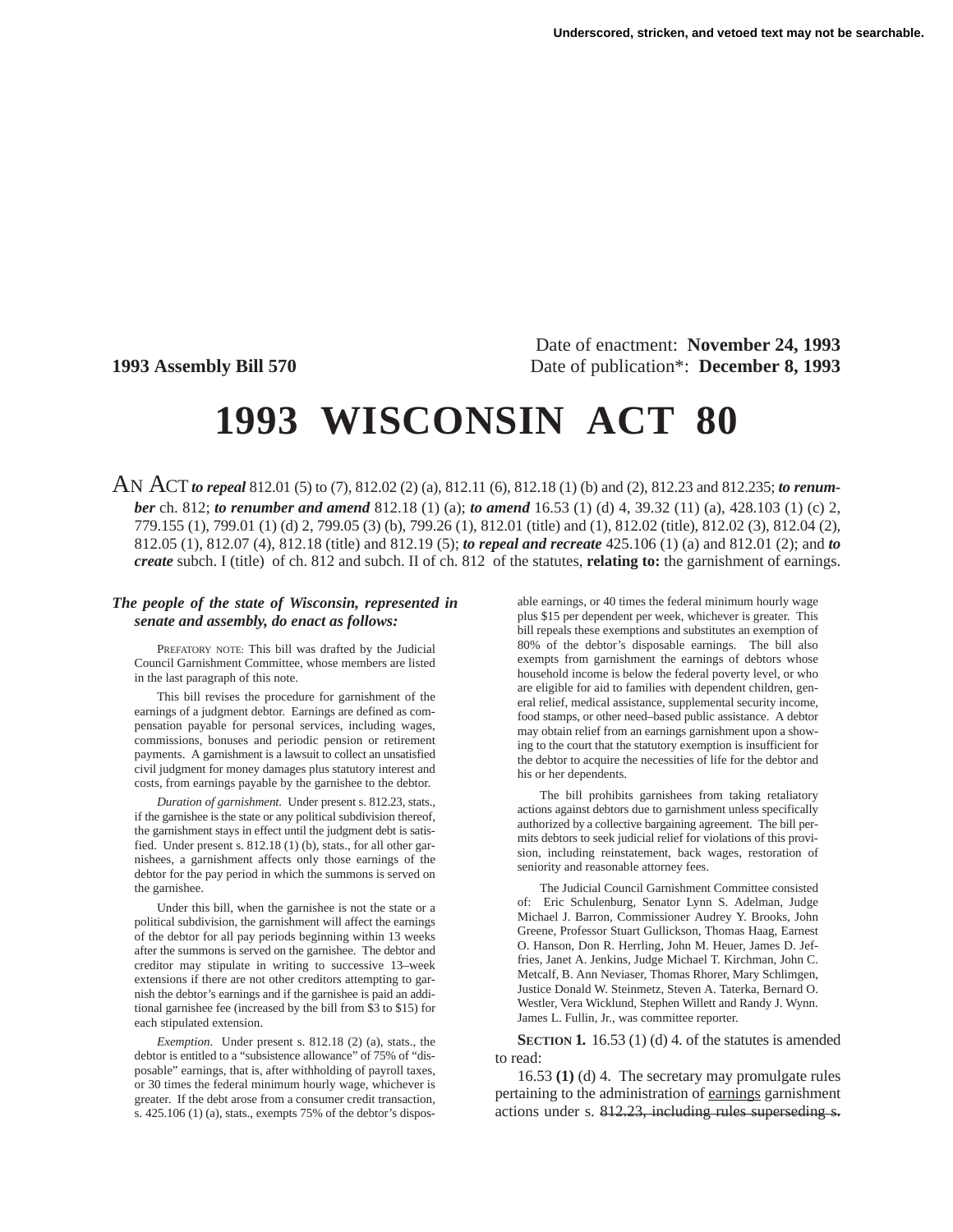812.18 (1) (b) 812.42 whenever the state is the garnishee in such actions. In any earnings garnishment action where the judgment debtor is employed by the university of Wisconsin system, the secretary may require the appropriate payroll processing center for the university of Wisconsin system to directly process necessary forms, papers, deductions and checks, share drafts or other drafts in connection with such action.

**SECTION 2.** 39.32 (11) (a) of the statutes is amended to read:

39.32 **(11)** (a) In lieu of the procedure under ch. 812, the board, on behalf of the corporation under s. 39.33, or the corporation, on its own behalf, may certify the department of administration to deduct money from a state employe's earnings. The board shall specify an amount, not to exceed 25% of the employe's disposable earnings, as defined in s.  $812.01$   $812.30$  (6), to be deducted on a continuing basis until the amount certified by the board or corporation has been paid. The department of administration shall remit moneys deducted to the board or the corporation.

**SECTION 3.** 425.106 (1) (a) of the statutes is repealed and recreated to read:

425.106 **(1)** (a) Unpaid earnings to the extent provided in s. 812.34.

NOTE: Merges consumer credit earnings exemption into general earnings exemption.

**SECTION 4.** 428.103 (1) (c) 2. of the statutes is amended to read:

428.103 **(1)** (c) 2. The exemptions specified in s.  $425.106$  (1) (a) and (b), with respect to wages earnings and personal clothing and furnishings except as to fixtures, shall apply.

**SECTION 5.** 779.155 (1) of the statutes is amended to read:

779.155 **(1)** LIMITATIONS. This section does not apply to cases covered by s. 812.23 812.42. Demands covered by s. 779.15 have priority over judgments filed under this section. The remedies afforded by s. 779.15 and by this section are complementary.

**SECTION 6.** 799.01 (1) (d) 2. of the statutes is amended to read:

799.01 **(1)** (d) 2. For attachment or garnishment under chs. ch. 811 and garnishment under subch. I of ch. 812, except that ss. s. 811.09 and 812.01 (2) shall does not apply to proceedings under this chapter; or

**SECTION 7.** 799.05 (3) (b) of the statutes is amended to read:

799.05 **(3)** (b) Except in eviction actions and garnishment actions under s. 812.23, the return date for a summons served upon a resident of this state shall be not less than 8 days nor more than 30 days from the issue date, and service shall be made not less than 8 days prior to the return date. In eviction actions, the return date for a summons served upon a resident of this state shall be not less than 5 days nor more than 30 days from the issue date, and

# – 2 – **1993 Assembly Bill 570**

service shall be made not less than 5 days prior to the return date. In garnishment actions under s. 812.23, the return date shall be the date specified under s. 812.23 (4).

**SECTION 8.** 799.26 (1) of the statutes is amended to read:

799.26 **(1)** When a judgment for money damages is entered under this chapter, the court or court commissioner shall order the judgment debtor to execute under penalty of contempt a disclosure statement and to mail or deliver that statement to the judgment creditor or to the clerk of circuit court in the county where the judgment is entered within 15 days of entry of judgment unless the judgment is sooner satisfied. The statement shall disclose, as of the date of judgment, the debtor's name, residence address, employers and their addresses, any real property interests owned by the debtor, cash on hand, financial institutions in which the judgment debtor has funds on deposit, whether the debtor's earnings are totally exempt from garnishment under s. 812.34 (2) (b), and such other information as required by the schedules adopted under sub. (3).

**SECTION 9.** Chapter 812 of the statutes is renumbered subchapter I of chapter 812.

**SECTION 10.** Subchapter I (title) [precedes 812.01] of chapter 812 of the statutes is created to read:

## **CHAPTER 812**

SUBCHAPTER I

GARNISHMENT OF PROPERTY

OTHER THAN EARNINGS

**SECTION 11.** 812.01 (title) and (1) of the statutes are amended to read:

**812.01** (title) **Commencement of garnishment. (1)** Any creditor may proceed against any person who is indebted to or has any property in his or her possession or under his or her control belonging to such creditor's debtor or which is subject to satisfaction of an obligation described under s. 766.55 (2), as prescribed in this chapter subchapter. "Plaintiff" as used in this chapter subchapter includes a judgment creditor and "defendant", a judgment debtor or the spouse or former spouse of a judgment debtor if the judgment is rendered in connection with an obligation described under s. 766.55 (2).

**SECTION 12.** 812.01 (2) of the statutes is repealed and recreated to read:

812.01 **(2)** The procedures in this subchapter govern all garnishments except the garnishment of earnings. Except as otherwise provided in this subchapter, the general rules of practice and procedure in chs. 750 to 758 and 801 to 847 apply to actions under this subchapter.

**SECTION 13.** 812.01 (5) to (7) of the statutes are repealed.

**SECTION 14.** 812.02 (title) of the statutes is amended to read:

**812.02** (title) **Garnishment before and after judgment.**

**SECTION 15.** 812.02 (2) (a) of the statutes is repealed.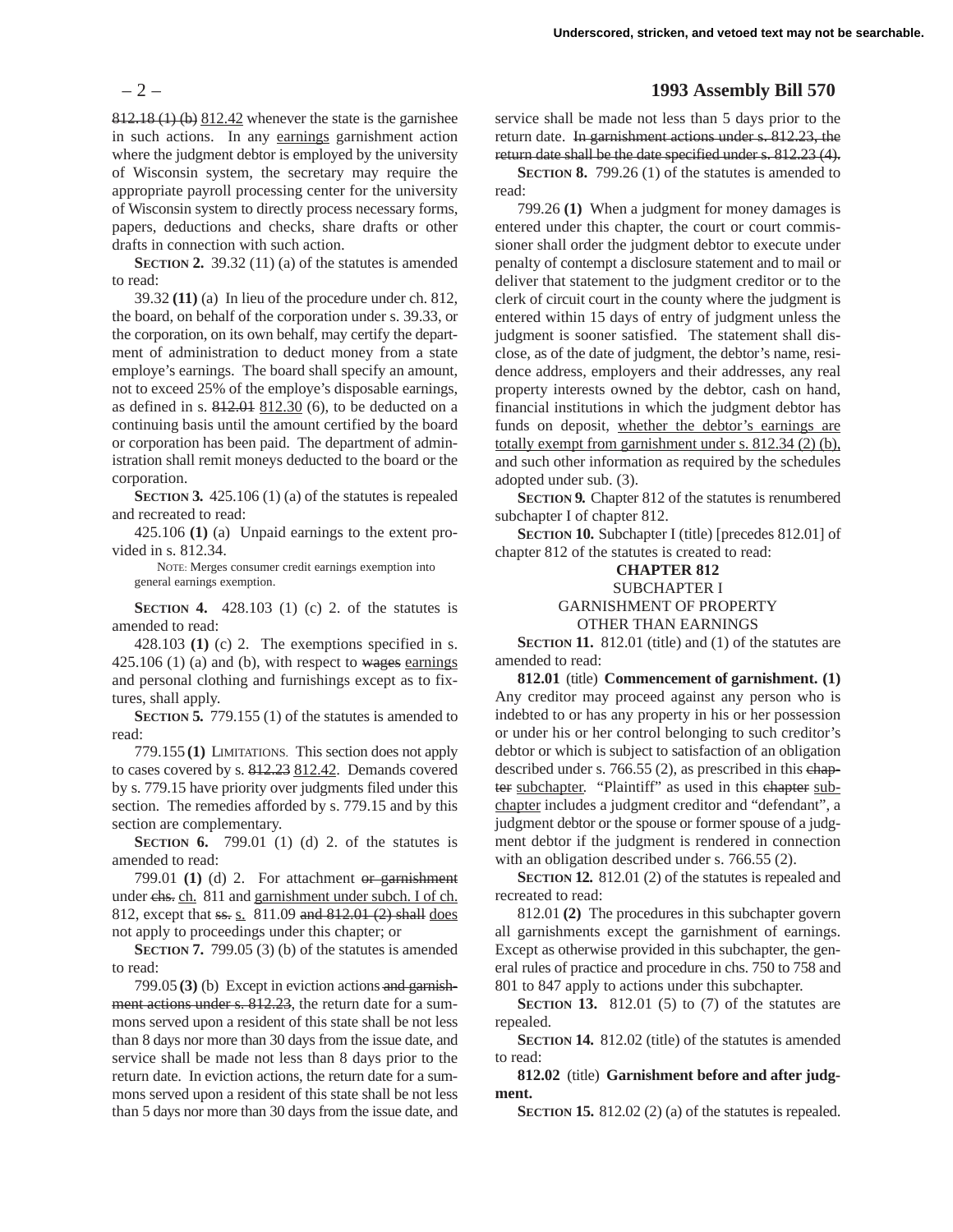## **1993 Assembly Bill 570** – 3 –

**SECTION 16.** 812.02 (3) of the statutes is amended to read:

812.02 **(3)** Except under sub. (2) (a), the The plaintiff may in like manner, subsequently proceed against other garnishees and, if he has reason to believe they have subsequently become liable, against the same garnishee more than once.

**SECTION 17.** 812.04 (2) of the statutes is amended to read:

812.04 **(2)** The garnishee summons shall be substantially in the following form:

STATE OF WISCONSIN

.... COURT

.... COUNTY

A. B., Plaintiff

vs.

C. D., Defendant

and

E. F., Garnishee

The State of Wisconsin, to the garnishee:

You are hereby summoned, as garnishee of the defendant, C. D., and required, within 20 days after the service of this summons and the annexed complaint upon you, exclusive of the day of service, to answer, whether you are indebted to or have in your possession or under your control any property belonging to the defendant.

IF YOU ARE INDEBTED TO THE DEFENDANT, YOU ARE ORDERED TO PAY THE PRESCRIBED SUBSISTENCE ALLOWANCE TO THE DEFENDANT IF EARNINGS ARE THE SUBJECT MATTER OF THIS GARNISHMENT ACTION. IF YOU ARE INDEBTED TO THE DEFENDANT FOR PAYMENT FOR THE SALE OF AGRICULTURAL PRODUCTS, YOU ARE ORDERED TO PAY THE PRESCRIBED AMOUNT TO THE DEFENDANT. YOU ARE ORDERED TO RETAIN FROM THE BAL-ANCE THE AMOUNT OF THE PLAINTIFF'S CLAIM AND DISBURSEMENTS, AS STATED IN THE ANNEXED COMPLAINT PENDING THE FURTHER ORDER OF THE COURT. ANY EXCESS INDEBTEDNESS SHALL NOT BE SUBJECT TO THE GARNISHMENT. IF YOU HAVE PROPERTY OR EARNINGS BELONGING TO THE DEFENDANT AND THE AMOUNT OF INDEBTED-NESS RETAINED IS LESS THAN THE AMOUNT CLAIMED AND DISBURSEMENTS, YOU ARE TO RETAIN THE PROPERTY OR EARNINGS PENDING THE FURTHER ORDER OF THE COURT, EXCEPT AS PROVIDED IN SECTION 812.18 (3) OF THE WIS-CONSIN STATUTES. THE AMOUNT RETAINED BY YOU FOR THE PLAINTIFF'S DISBURSE-MENTS MAY NOT EXCEED \$40.

You are further required to serve a copy of your answer to the garnishee complaint on the undersigned attorney and to file your original answer with the clerk of this court, within the 20–day period. In case of your failure to answer, judgment will be entered against you for the amount of plaintiff's judgment against the defendant and costs, of which the defendant will also take notice.

If earnings are the subject matter of this garnishment action, you are required under section 812.18 (2) of the Wisconsin Statutes to pay over to the principal defendant, on the date when the earnings subject to the garnishment action are normally payable, a subsistence allowance, out of the earnings then owing, in the sum of either 75% of the defendant's disposable earnings or 30 times the federal minimum hourly wage in effect at the time the earnings are payable, whichever is greater.

If the property which is the subject of this garnishment action is the proceeds from the sale of crops, livestock, dairy products or another product grown or produced by a person or by his or her minor children, you must pay over to the principal defendant the appropriate amount under section 812.18 (2m) (b) of the Wisconsin Statutes.

Dated this .... day of ...., 19 ....

Clerk of .... Court (Seal)

Attorney for Plaintiff:

P. O. Address

....

.... ....

**SECTION 18.** 812.05 (1) of the statutes is amended to read:

812.05 **(1)** The garnishee complaint in a garnishment action before judgment must allege the existence of one of the grounds for garnishment mentioned in s. 812.02 (1) (a), the amount of the plaintiff's claim against the defendant and disbursements, not to exceed \$40, above all offsets, known to the plaintiff, and that plaintiff believes that the named garnishee is indebted to or has property in his or her possession or under his or her control, other than earnings, as defined under s. 812.30 (7), belonging to the defendant (naming him or her) and that the indebtedness or property is, to the best of plaintiff's knowledge and belief, not exempt from execution.

**SECTION 19.** 812.07 (4) of the statutes is amended to read:

812.07 **(4)** Form of notice. State of Wisconsin

.... Court

.... County

TO: ........

 ........ ........

You are notified that an action has been commenced against you by .... on a claim of \$.... and that your (property) (wages) in the hands of .... (has) (have) been garnished to satisfy that claim.

Unless you demand a complaint as provided in the attached summons, or answer the garnishment com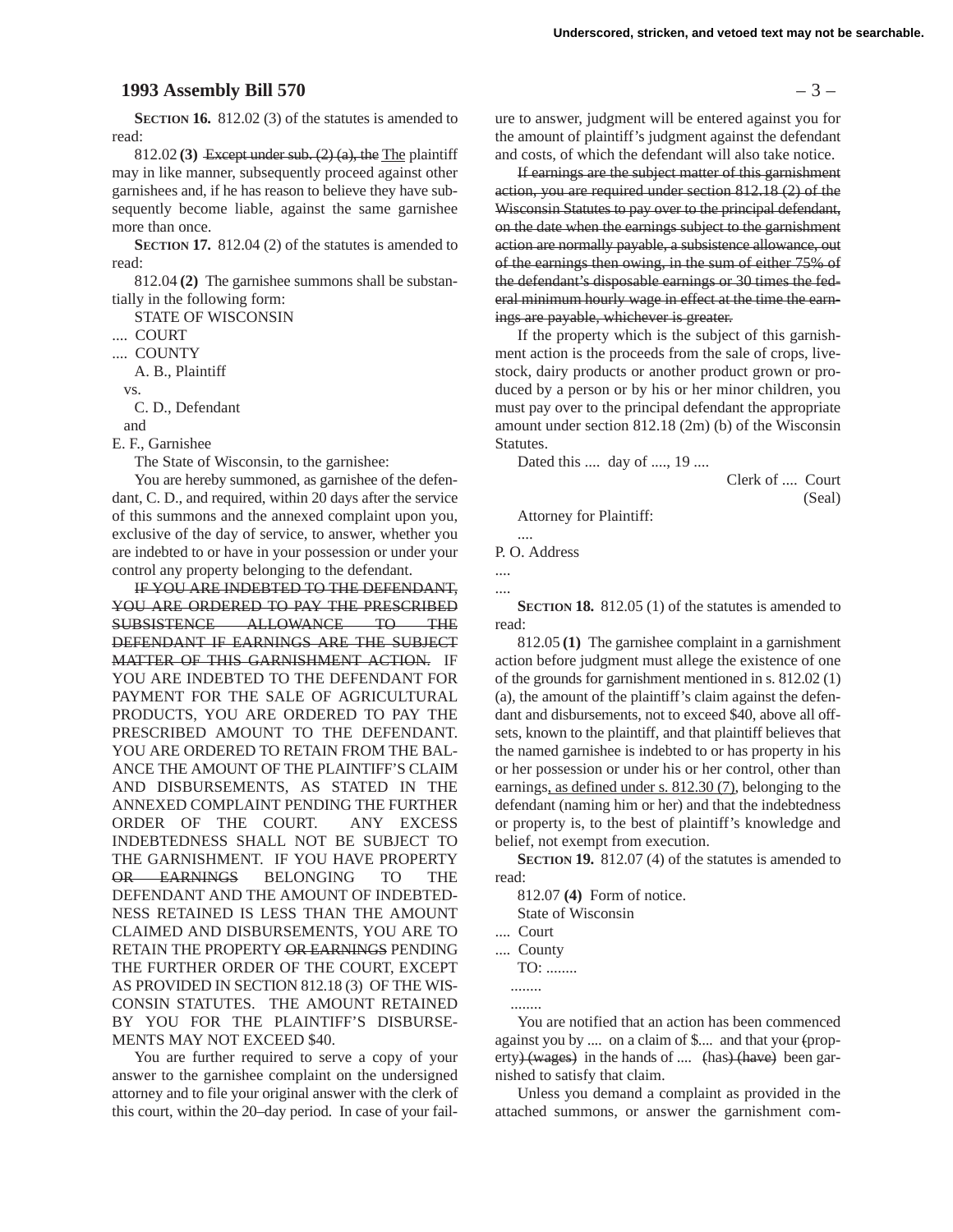– 4 – **1993 Assembly Bill 570**

plaint, a copy of which can be obtained from the undersigned, judgment will be taken against you and your (property) (wages) applied to pay the debt as provided by law.

Dated this .... day of .... 19 ....

Plaintiff by: .... Plaintiff's attorney Address ....

**SECTION 20.** 812.11 (6) of the statutes is repealed. **SECTION 21.** 812.18 (title) of the statutes is amended to read:

#### **812.18** (title) **Liability of garnishee.**

**SECTION 22.** 812.18 (1) (a) of the statutes is renumbered 812.18 (1) and amended to read:

812.18 **(1)** From the time of the service of the summons and complaint upon the garnishee, the garnishee shall be liable to the plaintiff creditor for the property and earnings then in his or her the garnishee's possession or under his or her control belonging to the defendant debtor or in which he or she the debtor is interested to the extent of his or her right or interest therein and for all his or her the garnishee's debts due or to become due to the defendant debtor, except such as are exempt from execution, all sums or are required by a court to be paid by the defendant debtor as restitution under s. 973.20 or the amount of the subsistence allowance due the defendant under sub. (2) if earnings are the subject matter of the garnishment action, but not in excess of the amount of the plaintiff's claims as disclosed by the garnishee complaint and disbursements, not to exceed \$40 creditor's claim.

**SECTION 23.** 812.18 (1) (b) and (2) of the statutes are repealed.

NOTE: The duration of an earnings garnishment is now specified by ss. 812.35 and 812.40. The exemption is now specified by s. 812.34.

**SECTION 24.** 812.19 (5) of the statutes is amended to read:

812.19 **(5)** Property in a safe deposit box in any bank or safe deposit company is not property in the possession or control of such bank or safe deposit company within the meaning of this chapter subchapter.

**SECTION 25.** 812.23 of the statutes is repealed. NOTE: See s. 812.42.

**SECTION 26.** 812.235 of the statutes is repealed. NOTE: See s. 812.43.

**SECTION 27.** Subchapter II of chapter 812 of the statutes is created to read:

#### **CHAPTER 812** SUBCHAPTER II

EARNINGS GARNISHMENT

**812.30 Definitions.** In this subchapter:

**(1)** "Business day" has the meaning given in s. 421.301 (6).

**(2)** "Court" includes a court commissioner assigned to preside at a proceeding under this subchapter.

**(3)** "Creditor" means a person who has a claim against a debtor.

**(4)** "Debtor" means the person whose earnings are subject to the garnishment and who is either the judgment debtor or the judgment debtor's spouse whose earnings are marital property.

**(5)** "Dependent" means the debtor's spouse if living in the debtor's household and any other individual whom the debtor is legally required to support and to whom the debtor provides substantial support or maintenance.

**(6)** "Disposable earnings" means that part of the earnings of the debtor remaining after deducting social security taxes and federal and state income taxes listed on the person's wage statement.

**(7)** "Earnings" means compensation paid or payable by the garnishee for personal services, whether designated as wages, salary, commission, bonus or otherwise, and includes periodic payments under a pension or retirement program.

**(8)** "Household income" means the disposable earnings of the debtor and dependents during any month in which the garnishment is in effect, plus unearned income received by the debtor and dependents in that month, less any of the debtor's earnings assigned by court order under ch. 767.

**(9)** "Need–based public assistance" means aid to families with dependent children, general relief, relief to needy Indian persons, medical assistance, supplemental security income, food stamps, or benefits received by veterans under s. 45.351 (1) or under 38 USC 501 to 562.

**(10)** "Poverty line" means the income guideline established under 42 USC 9902 (2).

NOTE: Subsection (6) is based on s. 815.18 (15) (a), 1987 stats. The definition in repealed s. 812.01 (6) was based on section 302 (b) of the consumer credit protection act. Court– ordered wage assignments for family support are not "amounts required by law to be withheld" for purposes of that definition. *Marshall v. District Court*, 444 F. Supp. 1110 (E.D. Mich., 1978). The new definition is intended to avoid confusion on that issue.

Subsection (7) is based on repealed s. 812.01 (5).

**812.31 Procedure. (1)** The procedures in this subchapter govern the garnishment of earnings, regardless of the amount of the judgment debt. Except as otherwise provided in this subchapter, the general rules of practice and procedure in chs. 750 to 758 and 801 to 847 shall apply to actions under this subchapter. Section 799.06 (2) shall apply to actions under this subchapter.

**(2)** Venue for earnings garnishment is prescribed by s. 801.50; the garnishee shall be deemed a defendant for purposes of that statute.

**(3)** An earnings garnishment action may not be commenced in a county other than the county where the judgment is entered unless the judgment is docketed in that county.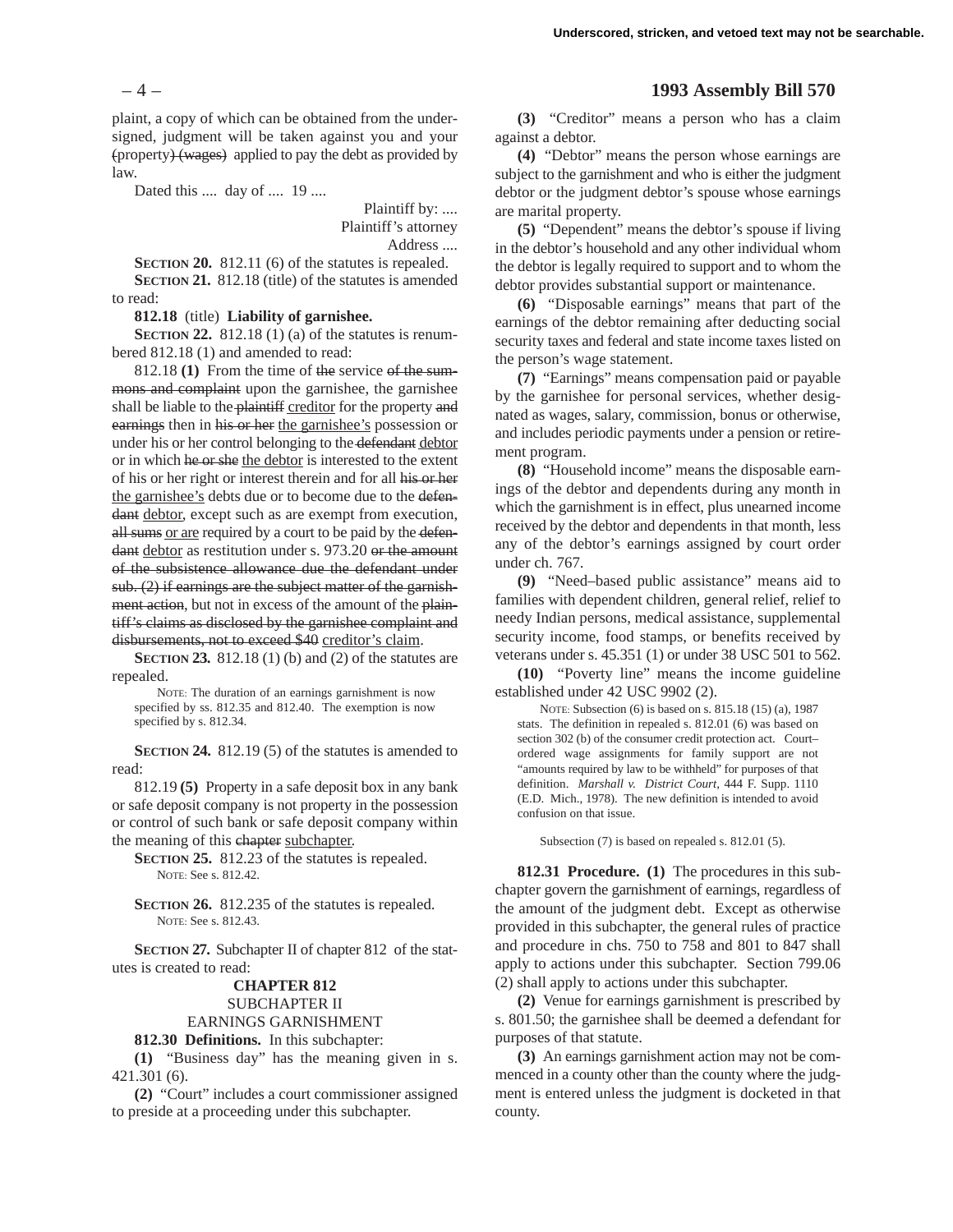## **1993 Assembly Bill 570** – 5 –

**(4)** Each pleading or other document in an earnings garnishment proceeding shall designate each party as creditor, debtor or garnishee.

NOTE: Under prior law, garnishments for \$2,000 or less were brought under ch. 799, stats., procedures. It is intended that this subchapter govern earnings garnishment procedure, regardless of the amount of the judgment.

**812.32 Earnings garnishment generally.** Earnings garnishment is an action to collect an unsatisfied civil judgment for money damages plus statutory interest and costs, from earnings payable by the garnishee to the debtor.

**812.33 Garnishee fee.** The creditor shall pay a \$15 fee to the garnishee for each earnings garnishment or each stipulated extension of that earnings garnishment. This fee shall be included as a cost in the creditor's claim in the earnings garnishment.

NOTE: The garnishee fee is increased from \$3 to \$15.

**812.34 Exemption. (1)** The exemptions provided in this section do not apply if the judgment debt meets one of the following conditions:

(a) Was ordered by a court under s. 128.21 or by a court of bankruptcy under Title 11, USC.

(b) Is for the support of any person.

(c) Is for unpaid taxes.

**(2)** (a) Unless the court grants relief under s. 812.38 (2) or par. (b) applies, 80% of the debtor's disposable earnings are exempt from garnishment under this subchapter.

(b) The debtor's earnings are totally exempt from garnishment under this subchapter if:

1. The debtor's household income is below the poverty line, or the garnishment would cause that result; or

2. The debtor receives need–based public assistance, has received such assistance within 6 months prior to service of the earnings garnishment forms upon the garnishee or has been determined eligible to receive need– based assistance although actual receipt of benefits has not commenced.

**(3)** The judicial conference shall adopt and make available schedules and worksheets to assist debtors in computing their eligibility for exemption under sub. (2) (b) 1. The schedules shall divide the annual poverty line for families of various sizes by 12, rounding to the nearest dollar, and the worksheets shall assist debtors to compute their household incomes. The judicial conference shall develop separate schedules for debtors paid on a weekly, biweekly, semimonthly and monthly basis by dividing the annual poverty line by 52, 26, 24 and 12, respectively, and rounding to the nearest dollar. The judicial conference shall revise those schedules annually to reflect changes in the poverty line. The revised schedules shall take effect July 1 for earnings garnishments or extensions commencing thereafter.

NOTE: Subsection (1) is based on repealed s. 812.18 (2) (b).

Subsection (2) is new. The exemption is generally increased from 75% to 80% of disposable earnings, and to 100% for debtors whose household incomes are below the federal poverty line. The exemption of earnings of recipients of need–based public assistance is based on Minnesota law and intended to promote the transition from welfare dependency to self–sufficiency. Basing the exemption on the federal poverty line allows for consideration of the needs of the debtor's dependents, as prior s. 425.106 (1) (a) 2., stats., did in limited cases, without periodic adjustment. The committee believes this exemption scheme is superior to the subsistence allowance of repealed s. 812.18 (2) in implementing article I, section 17, of the Wisconsin constitution.

Subsection (3) requires the judicial conference to adopt and annually revise schedules reflecting the federal poverty line for various family sizes, to assist debtors in determining eligibility for a complete exemption.

**812.35 Commencement of action. (1)** To commence an earnings garnishment proceeding, the judgment creditor shall file with the clerk of courts a garnishment notice under s. 812.44 (2).

**(2)** Upon receipt of the notice under sub. (1) and payment of the fee under s. 814.62 (1), the clerk of courts shall issue 2 earnings garnishment forms under s. 812.44 (3) for each garnishee. Blank earnings garnishment forms may be issued, but they shall carry the court seal. A circuit court may permit, by rule, the clerk to issue earnings garnishment forms after payment of the fee but before the filing of the notice under sub. (1). That circuit court rule shall require the notice to be filed with the court at a later time, but no later than 5 business days after the date the garnishee is served under sub. (3).

**(3)** (a) Within 60 days after filing the notice under sub. (1) and as specified under sub. (4) (c), the creditor shall serve one of the 2 earnings garnishment forms upon the debtor by one of the following means:

1. First class mail.

2. Certified mail, return receipt requested.

3. Any means permissible for the service of a summons in a civil action, other than publication.

(b) Within 60 days after filing the notice under sub. (1), the creditor shall serve one of the 2 earnings garnishment forms upon the garnishee by one of the means listed under par. (a) 1. to 3., or by other means if the garnishee signs an admission of service.

**(4)** (a) The creditor shall tender the garnishee fee under s. 812.33 to the garnishee at the time that the earnings garnishment form is served.

(b) The creditor shall serve all of the following on the debtor at the time that the earnings garnishment form is served:

1. An exemption notice under s. 812.44 (4).

2. An answer form under s. 812.44 (5).

3. The schedules and worksheets adopted under s. 812.34 (3).

(c) Service on the debtor shall be made within 7 business days after the date of service on the garnishee and at least 3 business days before the payday of the first pay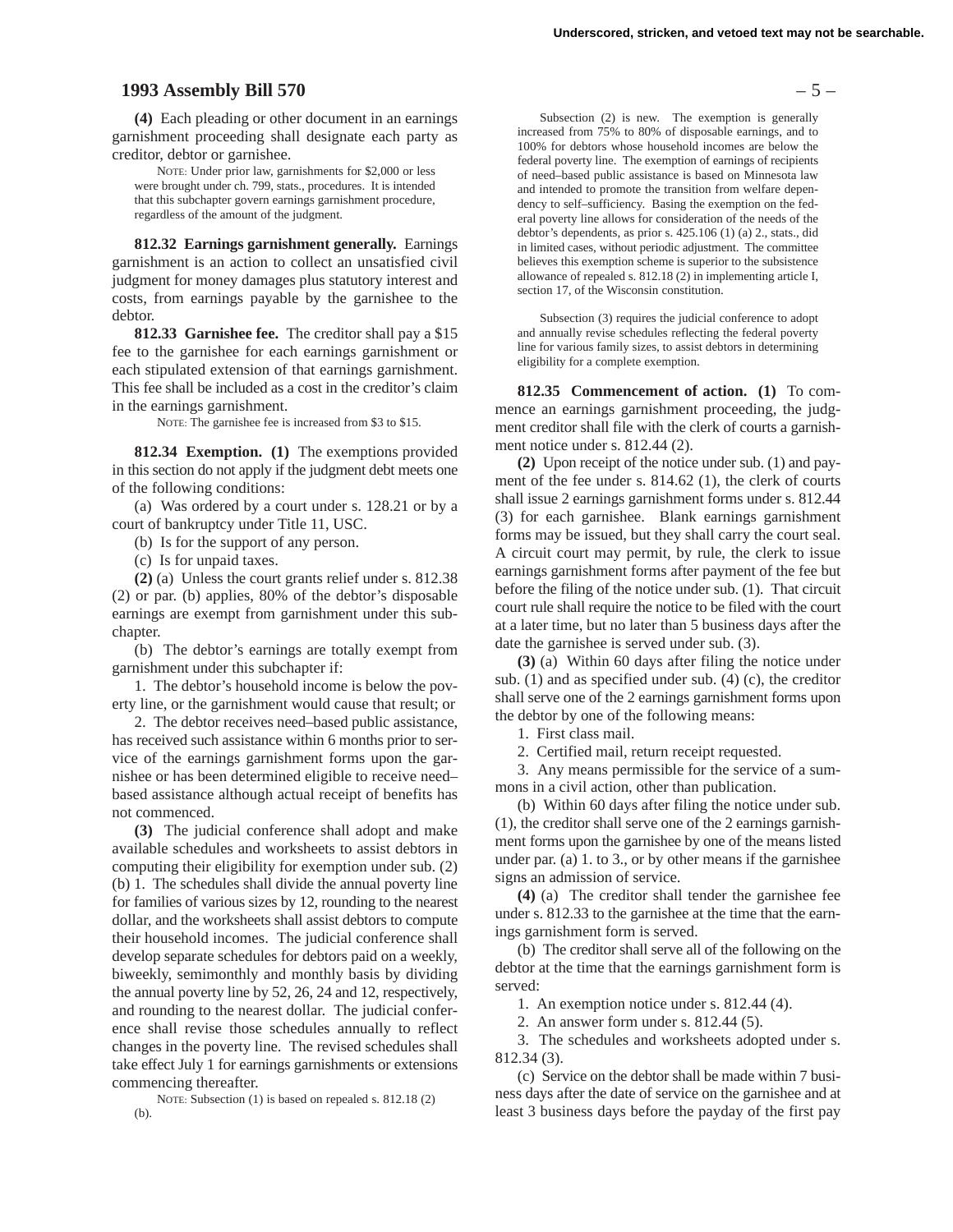period affected by the garnishment. Service by mail is complete upon mailing.

**(5)** Upon being served, the garnishee shall determine whether the garnishee may become obligated to the debtor for earnings earned within pay periods beginning within 13 weeks after the date of service. If it is unlikely that the garnishee will become so obligated, the garnishee shall send a statement of that fact to the creditor by the end of the 7th business day after receiving the earnings garnishment form under sub. (3). The creditor shall send a copy of this statement to the court within 7 business days after receipt of the statement.

**(6)** If the garnishee may become obligated to the debtor for earnings earned within pay periods beginning within 13 weeks after the date of service, but one or more earnings garnishments against the debtor have already been served on the garnishee and not terminated, the garnishee shall retain the earnings garnishment form and place the garnishment into effect the pay period after the last of any prior earnings garnishments terminates. The garnishee shall notify the debtor of the amount of the garnishment and shall notify the creditor of the amount owed on the pending garnishments by the end of the 7th business day after receipt of the garnishment form under sub. (3). If, before the earnings garnishment takes effect, the garnishee determines that it is unlikely that the garnishee will continue to be obligated to the debtor for earnings, the garnishee shall notify the creditor and court under sub. (5) within 7 business days after making that determination.

NOTE: This section governs the commencement of earnings garnishment actions.

Subsections (1) and (2) require a notice to be filed in court and a fee paid to the clerk of court, since garnishment is a judicial action.

Subsections (3) and (4) require service upon the garnishee and debtor to be accomplished within 60 days after filing. First class or certified mail is permitted for service. Under repealed s. 812.18 (1) (b), a garnishment affected earnings for the pay period in which served. Under this revision, unless a prior earnings garnishment is in effect, an earnings garnishment affects only earnings earned in pay periods beginning within 13 weeks *after* service upon the garnishee.

If multiple earnings garnishments are brought against the same garnishee and debtor, their priority is determined by the order of service upon the garnishee. The first affects pay periods beginning within 13 weeks after service on the garnishee, whereupon the 2nd is placed into operation and affects pay periods beginning within 13 weeks after it takes effect. To simplify administration by the garnishee, the bill allows only one earnings garnishment to affect any pay period, even if nonexempt earnings remain after the first judgment is satisfied. If the earnings garnishment expires before the judgment (including interest and costs) is satisfied, the creditor may file another earnings garnishment, but only after the first has expired. Likewise, the debtor and creditor may stipulate to an extension of the earnings garnishment to pay periods beginning within 13 weeks after the stipulation is served on the garnishee, but the stipulation is valid only if no other creditor serves an earnings garnishment before the earnings garnishment expires. See s. 812.40.

# – 6 – **1993 Assembly Bill 570**

**812.37 Debtor's answer. (1)** The debtor may claim an exemption under s. 812.34 (2) (b), or assert any defense to the earnings garnishment, by completing the answer form and delivering or mailing it to the garnishee. The debtor or debtor's spouse may file an answer or an amended answer at any time before or during the effective period of the earnings garnishment.

**(2)** Whenever the garnishee receives a debtor's answer or amended answer, the garnishee shall mail a copy of the answer to the creditor by the end of the 3rd business day after receiving the debtor's answer, writing on that copy the date of receipt of the answer by the garnishee.

**(3)** Unless served with an order of the court directing otherwise, in determining whether to pay any part of the debtor's earnings to the creditor, the garnishee shall accept as true and binding any exemption claimed in the debtor's answer or any amended answer received before payment is made to the creditor under s. 812.39 (1).

NOTE: This section allows the debtor to assert a defense to the earnings garnishment, or to claim a complete exemption, by delivering or mailing an answer to the garnishee at any time before or during the effective period of the earnings garnishment. The garnishee must promptly send a copy of the answer to the creditor, and treat the debtor's answer as true until otherwise ordered by the court.

**812.38 Judicial hearing. (1)** (a) The creditor may file with the court a motion for a hearing and a written objection to the debtor's answer.

(b) The debtor may file with the court a written petition for relief from the earnings garnishment if the exemption percentage under s. 812.34 is insufficient for the debtor to acquire the necessities of life for the debtor and his or her dependents.

(c) Any party to the earnings garnishment may move the court to order any other party to comply with the provisions of this subchapter, or for other equitable relief.

**(2)** A motion or petition under sub. (1) may be made at any time during the pendency of the earnings garnishment. Within 5 business days after a motion or petition is filed under sub. (1), the court shall schedule the matter for a hearing to be held as promptly as practicable. The court shall notify the parties of the time and place of the hearing. Upon conclusion of the hearing, the court shall make findings of fact and conclusions of law. The court shall make such order as required by these findings and conclusions. If the order permits the garnishment to proceed, the date on which the order is served upon the garnishee shall substitute for the original date of service of the garnishment upon the garnishee under s. 812.35 (3) for the purpose of determining any 13–week period under s. 812.35 (5) or (6). A court order shall bind the garnishee from the time the order is served upon him or her.

**(3)** (a) If the court finds that the debtor's answer was asserted in bad faith, the court shall award the creditor actual damages, costs and reasonable attorney fees resulting from the additional proceedings.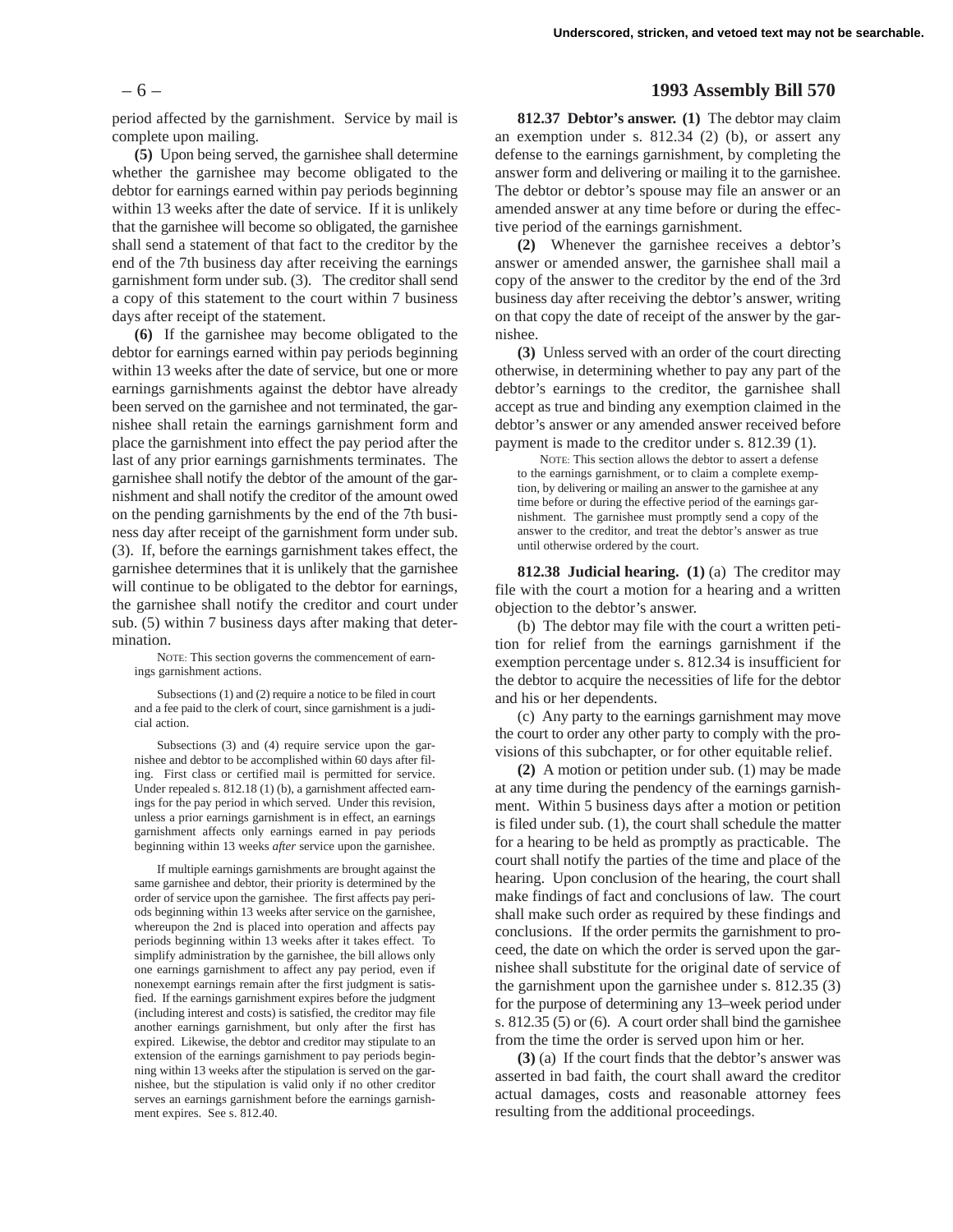# **1993 Assembly Bill 570** – 7 –

(b) If the court finds that the creditor objected to the debtor's answer in bad faith, the court shall award the debtor actual damages, costs and reasonable attorney fees resulting from the additional proceedings.

(c) The court may order judgment for damages, costs and attorney fees assessed under this subsection. If the party in whose favor an attorney fee award is made is not indebted to his or her attorney for fees, the court shall award the attorney fee directly to the attorney and enter judgment in favor of the attorney. Upon motion of any party in interest, on notice, the court may make any order necessary to protect the rights of those interested.

NOTE: Subsection (1) allows for recourse to a judicial forum in various circumstances. Paragraph (a) permits the creditor to challenge the debtor's claim of exemption or defense, which is otherwise binding on the garnishee. See s. 812.37 (3). Paragraph (b) allows the debtor to seek relief if the exemption under s. 812.34 is not adequate, in the debtor's particular circumstances, to protect the debtor's right to acquire the necessities of life for himself or herself and dependents. See article I, section 17, of the Wisconsin constitution. Paragraph (c) is a catch–all provision aimed at allowing judicial resolution of disputes relating to procedural irregularities, arithmetic calculations, priorities, etc.

Subsection (2) requires hearings under this section to be expedited, and authorizes the court to fashion appropriate relief on a prospective basis.

Subsection (3) allows the court to award actual damages, costs and attorney fees if it finds that the debtor or creditor has acted in bad faith.

**812.39 Payment to creditor. (1)** Between 5 and 10 business days after the payday of each pay period in which the debtor's earnings are subject to the earnings garnishment, the garnishee shall pay the creditor that portion of the debtor's nonexempt disposable earnings to which the creditor is entitled.

**(2)** Court–ordered assignments of the debtor's earnings for support or maintenance under ch. 767, regardless of the date the garnishee first receives notice of the assignment, take priority over an earnings garnishment under this subchapter. If the debtor's earnings are subject to assignment under s. 767.265, the creditor shall not be entitled to an amount greater than 25% of the debtor's disposable earnings less the amount assigned under s. 767.265.

**(3)** The garnishee shall provide written notice to the debtor of any amounts paid to a creditor under this subchapter, at the time that the debtor's earnings are paid to the creditor.

NOTE: Subsection (2) is mandated by 15 USC 1673 as construed in *Marshall v. District Court*, 444 F. Supp. 1110 (E.D. Mich. 1978). It may be illustrated as follows:

| Debtor's gross earnings                  | \$800 |
|------------------------------------------|-------|
| Less social security and tax withholding | 200   |
| Debtor's disposable earnings             | 600   |
| Amount due creditor under s. 812.34      | 120   |
| 25% disposable earnings                  | 150   |
| Debtor claims one dependent              |       |

17% court–ordered wage assignment 136 Creditor's payment 14

**812.40 Stipulated extension.** At any time while an earnings garnishment is in effect, the debtor and creditor may stipulate in writing to an extension of the earnings garnishment for additional pay periods. The extension may commence on the first day after the earnings garnishment ends and shall end within 13 weeks after the last day of the last pay period affected by the earnings garnishment. The garnishee shall be bound by the extension if a copy of the stipulation is delivered or mailed to the garnishee, together with an additional garnishee fee under s. 812.33, before the last day of the last pay period affected by the earnings garnishment or any prior stipulated extension of the earnings garnishment. A stipulated extension is void and the garnishee fee shall be refunded if, prior to the last day of the last pay period affected by the earnings garnishment, the garnishee is served under s. 812.35 (3) by a creditor seeking to satisfy a different judgment against the debtor.

NOTE: This section permits the debtor and creditor to stipulate to an extension of an earnings garnishment. Debtors might agree to such extensions to minimize filing and service fees taxable against them if the creditor files additional earnings garnishment actions. The garnishee fee must be paid for each such extension, however. If other earnings garnishments are pending against the debtor, such extensions are void. The first garnishing creditor may file a new earnings garnishment when the first one expires, but this will not take effect until after any earnings garnishments filed while the first one was effective have expired.

**812.41 Garnishee liability. (1)** If the garnishee fails to pay over funds to which the creditor is entitled under this subchapter within the time required under s. 812.39, the creditor may, upon notice to all of the parties, move the court for judgment against the garnishee in the amount of the unsatisfied judgment plus interest and costs. The garnishee may assert the affirmative defense that the amount of the debtor's nonexempt disposable earnings that the creditor should have been paid is less than the amount of the unsatisfied judgment balance. If the garnishee proves that defense, the garnishee's liability is limited to the amount the creditor should have been paid or \$100, whichever is greater.

**(2)** The debtor may move the court for judgment against the garnishee for the debtor's actual damages if the garnishee deducts more from the debtor's earnings than is authorized by this subchapter.

**(3)** In any proceeding under sub. (2), the garnishee may assert the affirmative defense that the wrongful conduct of the garnishee was not intentional and resulted from a bona fide error notwithstanding the maintenance of procedures reasonably adapted to avoid that error. If the garnishee proves that defense, liability of the garnishee is limited to the return to the debtor of any exempt disposable earnings paid to the creditor.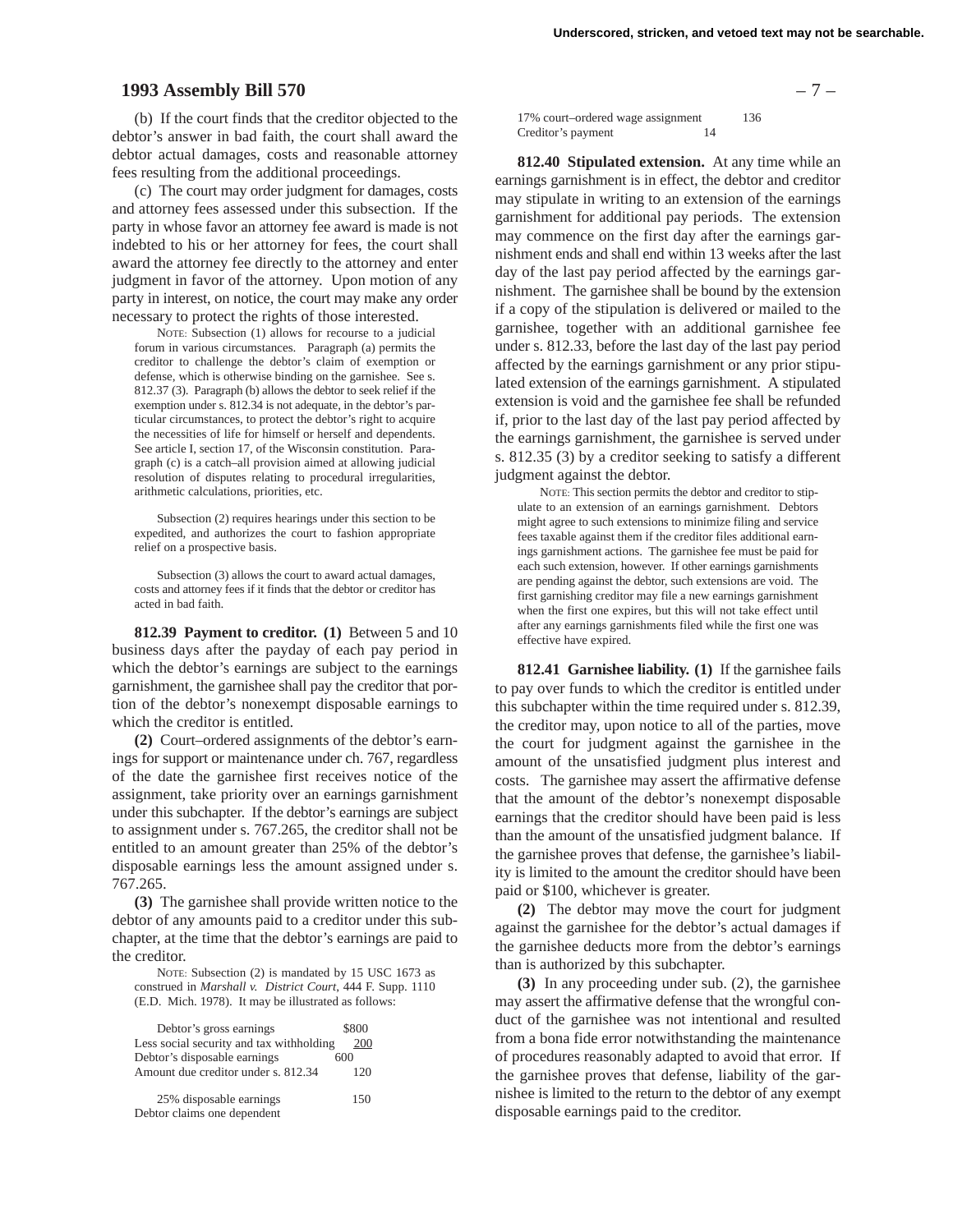NOTE: Subsection (1) allows the garnishee to limit liability of the garnishee to the greater of \$100 or the amount that the creditor would be paid had the garnishee performed.

Subsection (2) allows the debtor to recover actual damages from a garnishee who wrongfully overwithholds from the debtor's earnings.

Subsection (3) allows the garnishee to avoid liability for actual damages (other than return of improperly paid exempt earnings) by proving that the garnishee's dereliction was not intentional and due to a bona fide error notwithstanding the maintenance of procedures reasonably adapted to prevent any such error. Based on s. 425.301 (3), stats., sub. (3) recognizes that garnishees provide a public service by processing earnings garnishment actions and should not bear the risk of tort liability unless they fail to adopt reasonable procedures to ensure the proper processing thereof.

**812.42 Garnishment of earnings of public officers and employes. (1)** (a) This section does not apply or extend to money due to an officer or employe for reimbursement for expenditures made by him or her in the discharge of his or her duties.

(b) Actions under this section are subject to rules promulgated under s. 16.53 (1) (d) 4.

**(2)** (a) Except as provided in this section, the procedures in earnings garnishment actions brought against the state or a political subdivision of the state shall be as provided in this subchapter. The creditor shall serve the earnings garnishment forms under s. 812.35 upon the department of administration if the state is the garnishee; upon the city treasurer if a 1st class city is the garnishee; and upon the secretary or clerk if any other political subdivision is the garnishee.

(b) Notwithstanding ss. 812.35 and 812.40, a garnishment of earnings payable to a debtor by the state or a political subdivision of the state shall remain valid and effective until the judgment is satisfied, unless sooner terminated by order of the court.

(c) In addition to the \$15 garnishee fee, the garnishee shall receive a \$3 fee for each payment delivered to the creditor under s. 812.39 after the first payment. That additional fee shall be deducted from the moneys delivered to the creditor. Those fees become part of the funds of the state if the department of administration is the garnishee, or funds of the appropriate governmental subdivision if any other governmental entity is the garnishee. The judgment creditor shall pay the initial garnishee fee

**(2)** The notice filed by the creditor to initiate an earnings garnishment under s. 812.35 (1) shall be in substantially the following form:

STATE OF WISCONSIN CIRCUIT COURT: .... County

A.B., Creditor File or Reference Number .... vs. EARNINGS C.D., Debtor GARNISHMENT and NOTICE

# – 8 – **1993 Assembly Bill 570**

to the treasurer of the state or other governmental subdivision, as applicable.

NOTE: This provision preserves the rule that earnings garnishments against employes of the state and its political subdivisions remain in effect until the judgment is satisfied or a court otherwise orders. The same agents for service and garnishee fees are prescribed as under current law; otherwise, the procedure is that specified in subch. II.

**812.43 Retaliation by garnishee for earnings garnishment forbidden.** Unless permitted under any applicable collective bargaining agreement, a garnishee shall not impose any fee or take any adverse action against a debtor by reason of the garnishment of the debtor's earnings. If a garnishee violates this section, the debtor may bring an action for reinstatement, back wages and benefits, restoration of seniority, other relief allowed by law and reasonable attorney fees incurred in bringing this action.

NOTE: The prohibitions in s. 812.235, stats., against discharging a debtor garnished for "any one indebtedness" is broadened to include other adverse actions taken by reason of a garnishment. A civil remedy is created in lieu of the current criminal penalty in s. 812.235, stats.

**812.44 Forms. (1)** (a) The judicial conference shall review the forms in this subchapter and may periodically revise those forms. Those revisions may not alter the rights of the parties under this subchapter. The judicial conference shall notify the clerks of court and any interested person of any forms revised under this subsection.

(b) No party may use a form substantially different from those in this subchapter as revised under this subsection. No party may alter those forms in a manner that may mislead any other party. If the court finds that a party has used a misleading form, the court shall award the aggrieved party actual damages, costs and reasonable attorney fees resulting from the additional proceeding.

(c) No garnishee is required to act as requested by any form in this subchapter that does not identify the parties as required by s. 812.31 (4) or that is illegibly completed or otherwise unintelligible. No garnishee is liable to any person for refusing to so act. The garnishee shall mail that form back to the sending party, if known, within 3 days after receipt. The garnishee shall include with the returned form a statement specifying the defect in the form and that the garnishee is not acting as requested by the form under the authority of this paragraph.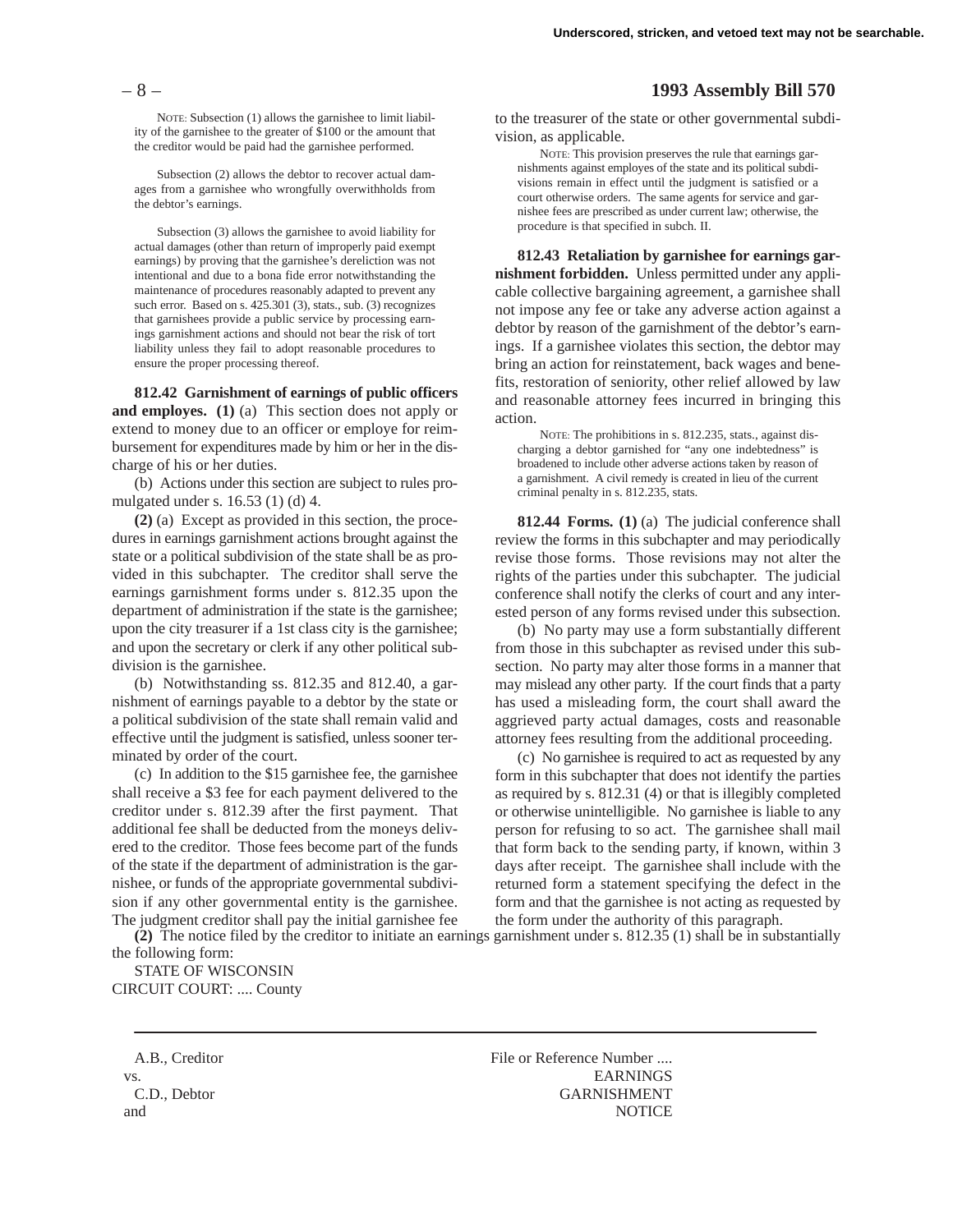# **1993 Assembly Bill 570** – 9 –

E.F., Garnishee

To the Clerk of Circuit Court:

Please take and file notice that the creditor has today commenced an earnings garnishment action under subchapter II of chapter 812 of the Wisconsin Statutes against the debtor and the garnishee to collect an unsatisfied civil judgment. The judgment was entered on the .... day of ...., 19.., by .... (County Circuit or Federal District) Court. The case number of the action in which the judgment is entered is .... [and a transcript of the judgment was docketed in this county in file number ....]. The creditor's total claim for the unsatisfied portion of this judgment plus statutory interest and costs is \$....

The names and addresses last known to the creditor of the parties to this proceeding are as follows: Debtor

 Name: .... Address: .... Garnishee Name: .... Address: .... Creditor Name: .... Address: .... Creditor's Attorney Name: .... Address: ....

E.F., Garnishee

Signature of Creditor or Creditor's Attorney: ....

Date: ....

**(3)** The earnings garnishment form issued by the clerk under s. 812.35 (2) shall be in substantially the following form: STATE OF WISCONSIN CIRCUIT COURT: .... County

| A.B., Creditor |                          |
|----------------|--------------------------|
| VS.            | File or Reference Number |
| C.D., Debtor   | <b>EARNINGS</b>          |
| and            | <b>GARNISHMENT</b>       |

## THE STATE OF WISCONSIN, To the garnishee:

The creditor has been awarded a court judgment that has not been paid. As a result, the creditor claims that a total of \$.... is owed by the debtor, as follows:

A. Unpaid balance on judgment \$....

B. Unpaid postjudgment interest \$....

 C. Costs of this earnings garnishment (estimated)  $\qquad \qquad$  \$.... TOTAL \$....

The creditor believes that you will owe the debtor for earnings within the next 13 weeks. If the \$15 fee is tendered with these papers, you are directed by the court to do the following:

## DETERMINE WHETHER YOU

# WILL OWE THE DEBTOR EARNINGS

1. Determine if you are likely to owe the debtor for earnings in pay periods beginning within the next 13 weeks.

2. If you are not likely to owe the debtor for earnings in pay periods beginning within the next 13 weeks, send a statement stating that fact to the creditor by the end of the 7th business day after receiving the earnings garnishment forms. IF THE DEBTOR SENDS YOU AN ANSWER

3. Whenever you receive a debtor's answer form from the debtor, mail a copy of the answer form to the creditor by the end of the 3rd business day after receipt of that form. Include the date you received the answer form on the copy sent to the creditor.

4. If the debtor's answer form claims a complete exemption or defense, do not withhold or pay to the creditor any part of the debtor's earnings under this garnishment unless you receive an order of the court directing you to do so.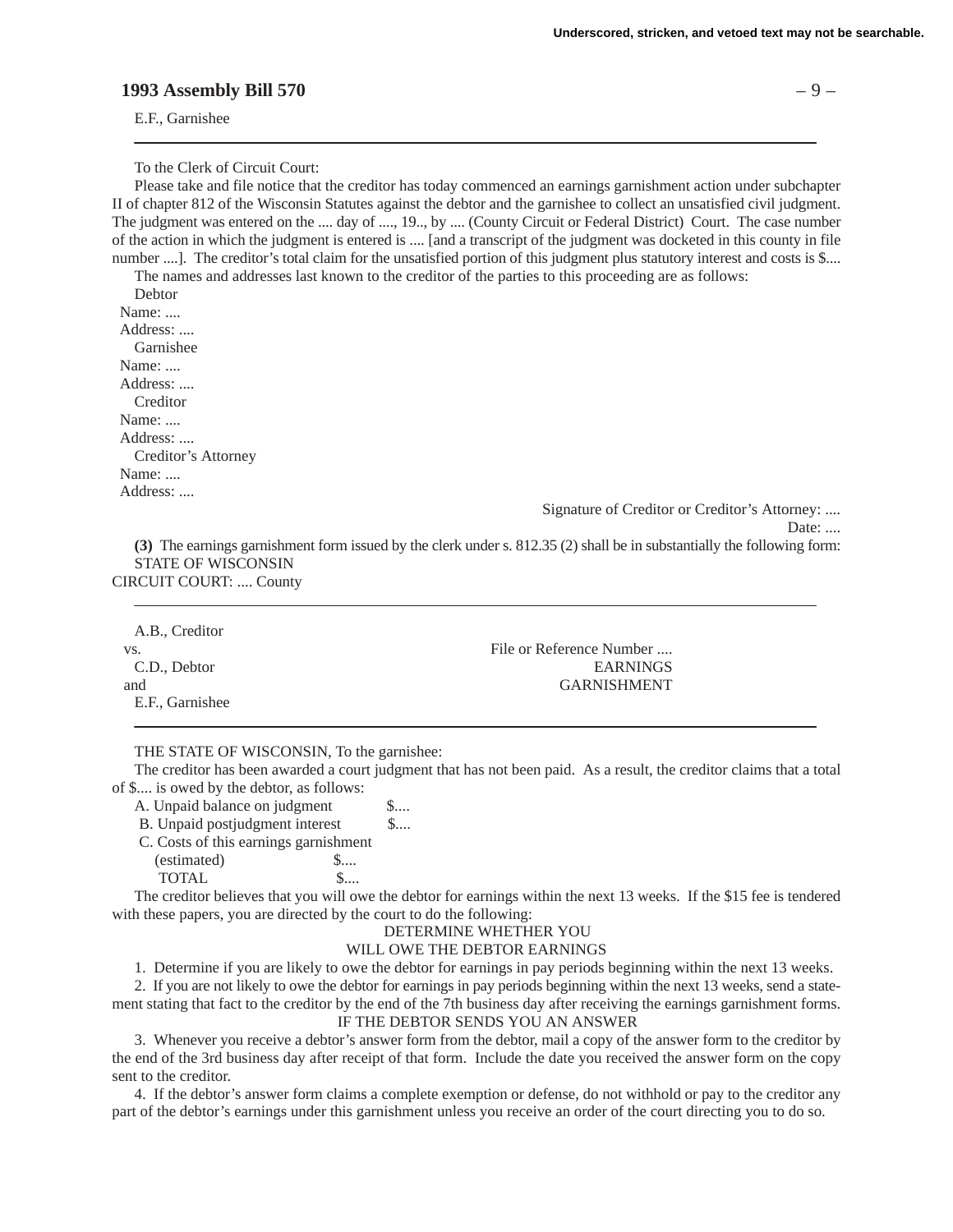## – 10 – **1993 Assembly Bill 570**

#### MULTIPLE EARNINGS GARNISHMENTS

5. If the debtor's earnings are already being garnished when you receive this earnings garnishment, place this earnings garnishment into effect the pay period after the last of any prior earnings garnishments terminates. Notify the debtor of the amount of the garnishment and notify the creditor of the amount owed on the pending garnishments by the end of the 7th business day after you receive these forms. If there are no prior pending earnings garnishments against the debtor's earnings, place this earnings garnishment into effect the pay period after you receive it.

EARNINGS GARNISHMENTS LAST 13 WEEKS,

# EXCEPT FOR PUBLIC EMPLOYES

6. The garnishment of the earnings of employes of the state of Wisconsin and its political subdivisions remain in effect until the judgment is satisfied. The garnishment of earnings of other employes will affect the debtor's earnings for all pay periods beginning within 13 weeks after you receive it, unless the debtor's earnings are already being garnished. If this earnings garnishment is delayed under paragraph 5, above, it will affect the debtor's earnings for all pay periods beginning within 13 weeks after the first day of the pay period that you put this earnings garnishment into effect. If the amount claimed by the creditor is fully paid before the end of the 13 weeks, this earnings garnishment will terminate at that point.

#### PAYING THE CREDITOR

7. Between 5 and 10 business days after each payday of a pay period affected by this earnings garnishment, pay the creditor 20% of the debtor's disposable earnings for that pay period. Payment is complete upon mailing.

## EFFECT OF COURT–ORDERED

# ASSIGNMENTS FOR SUPPORT

8. If the debtor has assigned his or her earnings for support by court order, those support payments take priority over this earnings garnishment. If 25% or more of the debtor's disposable earnings is assigned for support by court order, do not pay any part of the debtor's earnings to the creditor. Instead, send the creditor a statement of that fact by the end of the 7th business day after you receive these forms. If less than 25% of the debtor's earnings is assigned for support by court order, the amount the creditor must be paid is reduced so that the total of earnings assigned and garnished does not exceed 25% of the debtor's disposable earnings.

#### EXTENSIONS

9. The debtor and creditor may agree in writing to extend this earnings garnishment for additional pay periods beginning within 13 weeks after this earnings garnishment would otherwise terminate. If you receive a written extension stipulation, and an additional garnishee fee for each extension, you must honor it unless a different garnishment against this debtor's earnings is served upon you before the extension takes effect. In that case, the extension is void and you must return the extension fee to the party who paid it to you.

**(4)** The notice of exemption served upon the garnishee under s. 812.35 (4) shall be in substantially the following form:

STATE OF WISCONSIN CIRCUIT COURT: .... County

| VS.          | File or Reference Number |
|--------------|--------------------------|
| C.D., Debtor | <b>EXEMPTION NOTICE</b>  |
| and          | EARNINGS GARNISHMENT     |

To the debtor:

The creditor was awarded a judgment against you or your spouse by .... (County Circuit or Federal District) Court on the .... day of ...., 19.. That judgment not having been fully paid, the creditor has now filed a garnishment proceeding against your earnings from the garnishee. This means that the creditor is seeking to take some of your earnings to satisfy part or all of the judgment against you or your spouse.

The total amount of the creditor's claim is as follows:

Unpaid balance on judgment \$.... Unpaid postjudgment interest \$.... Costs: a. Garnishment filing fee \$.... b. Garnishee fee \$....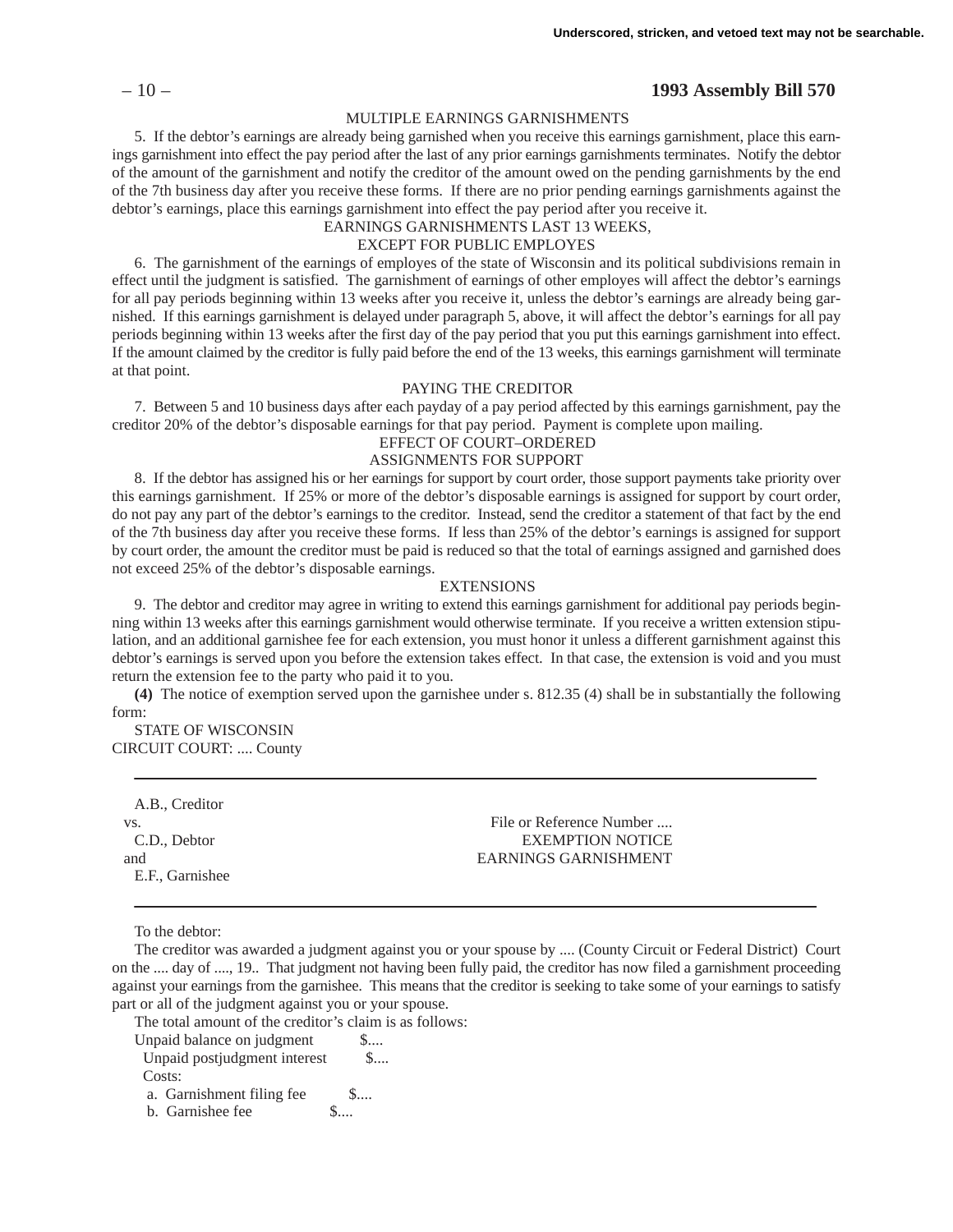## **1993 Assembly Bill 570** – 11 –

c. Service of process (estimate) \$....

TOTAL \$....

By law, you are entitled to an exemption of not less than 80% of your disposable earnings. Your "disposable earnings" are those remaining after social security and federal and state income taxes are withheld.

Your earnings are completely exempt from garnishment if:

1. Your household income is below the federal poverty level, or this garnishment would cause that to happen. See the enclosed schedules and worksheet to determine if you qualify for this exemption.

2. You receive aid to families with dependent children, general relief, relief to needy Indian persons, medical assistance, supplemental security income, food stamps, or veterans benefits based on need under USC 501 to 562 or section 45.351 (1) of the Wisconsin Statutes, or have received these benefits within the past 6 months.

3. At least 25% of your disposable earnings are assigned by court order for support.

If you qualify for a complete exemption, you must give or mail a copy of the enclosed debtor's answer form to the garnishee in order to receive that increased exemption.

If your circumstances change while the garnishment is in effect, you may file a new answer at any time.

If you do not qualify for a complete exemption, but you will not be able to acquire the necessities of life for yourself and your dependents if your earnings are reduced by this earnings garnishment, you may ask the court in which this earnings garnishment was filed to increase your exemption or grant you other relief.

#### IF YOU NEED ASSISTANCE

#### CONSULT AN ATTORNEY

If you have earnings that are being garnished that are exempt or subject to a defense, the sooner you file your answer or seek relief from the court, the sooner such relief can be provided. This earnings garnishment affects your earnings in pay periods beginning within 13 weeks after it was served on the garnishee. You may agree in writing with the creditor to extend it for additional 13–week periods until the debt is paid.

#### PENALTIES

If you wrongly claim an exemption or defense in bad faith, or if the creditor wrongly objects to your claim in bad faith, the court may order the person who acted in bad faith to pay court costs, actual damages and reasonable attorney fees.

**(5)** The debtor's answer form under s. 812.37 shall be in substantially the following form: STATE OF WISCONSIN CIRCUIT COURT: .... County

A.B., Creditor E.F., Garnishee

vs. The or Reference Number .... C.D., Debtor EARNINGS GARNISHMENT and DEBTOR'S ANSWER

To the garnishee:

My earnings are COMPLETELY EXEMPT from earnings garnishment because:

.... 1. The judgment has been paid or is void.

.... 2. I receive, am eligible for, or have within 6 months received, aid to families with dependent children, general relief, relief to needy Indian persons, medical assistance, supplemental security income, food stamps, or veterans benefits based on need under 38 USC 501 to 562 or section 45.351 (1) of the Wisconsin Statutes.

.... 3. At least 25% of my disposable earnings are assigned for support by court order.

.... 4. My household income is less than the poverty line, or this garnishment would cause that to happen.

.... 5. I have another defense to this earnings garnishment (explain briefly).  $\dots$ 

. . . . . . . . . . . . . . . . . . . . . . . . . . . . . . . . . . . . . . . . . . . . . . . . . . . . . . . . . . . . . . . . . . . . .

. . . . . . . . . . . . . . . . . . . . . . . . . . . . . . . . . . . . . . . . . . . . . . . . . . . . . . . . . . . . . . . . . . . . .

I understand that if I claim a complete exemption or defense in bad faith, I may be held liable to the creditor for actual damages, costs and reasonable attorney fees.

DATE .... Signature of Debtor ....

Address ....

Telephone Number ....

Date Received by Garnishee ....